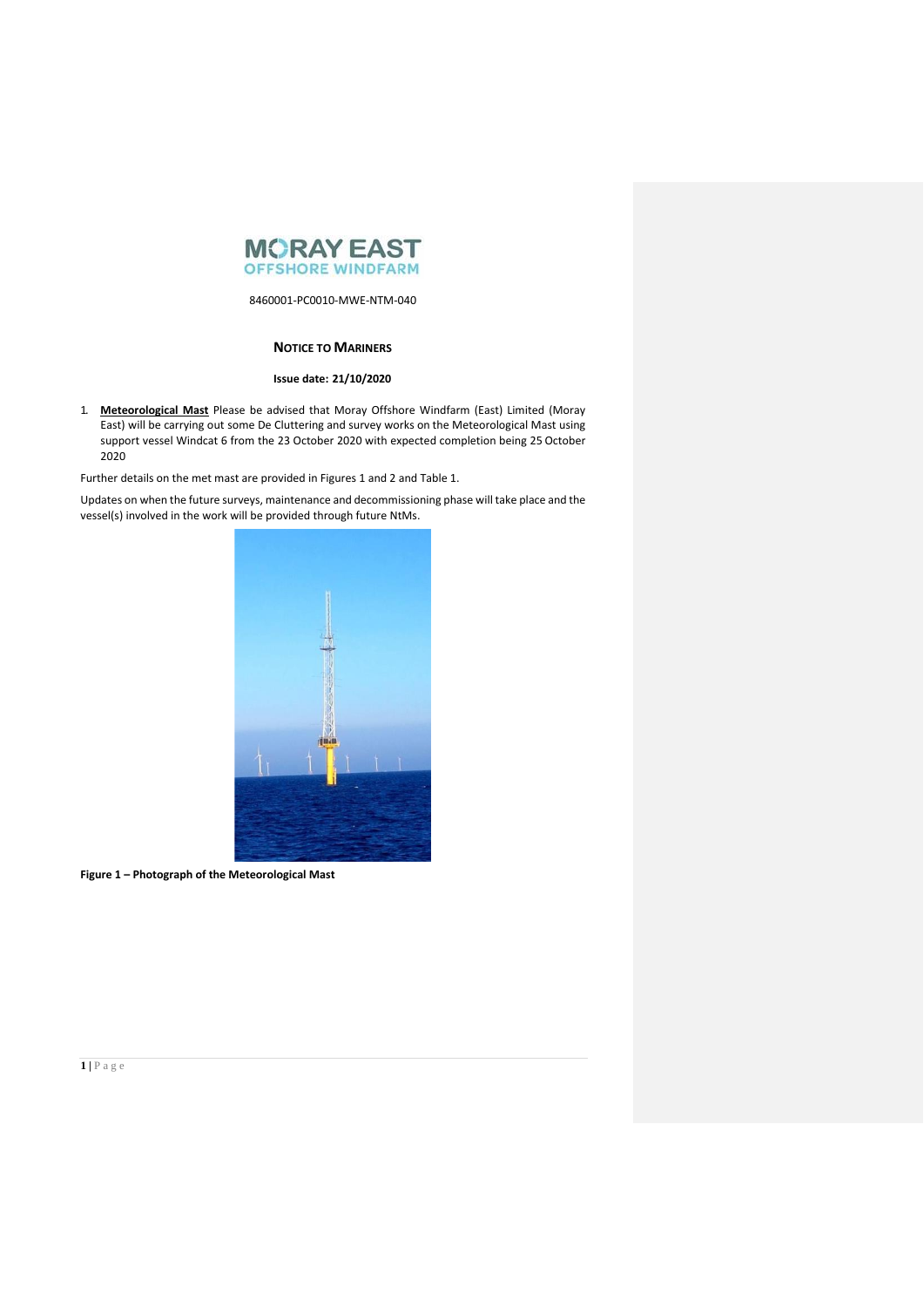



**Figure 2 – Meteorological Mast location map** 

| <b>Name</b> | Latitude (DMS)    | Longitude (DMS)  | Latitude (DM) | Longitude (DM) |
|-------------|-------------------|------------------|---------------|----------------|
| Met Mast    | 58° 10′ 55.680″ N | 2° 49' 12.892" W | 58° 10.928' N | 2° 49.215' W   |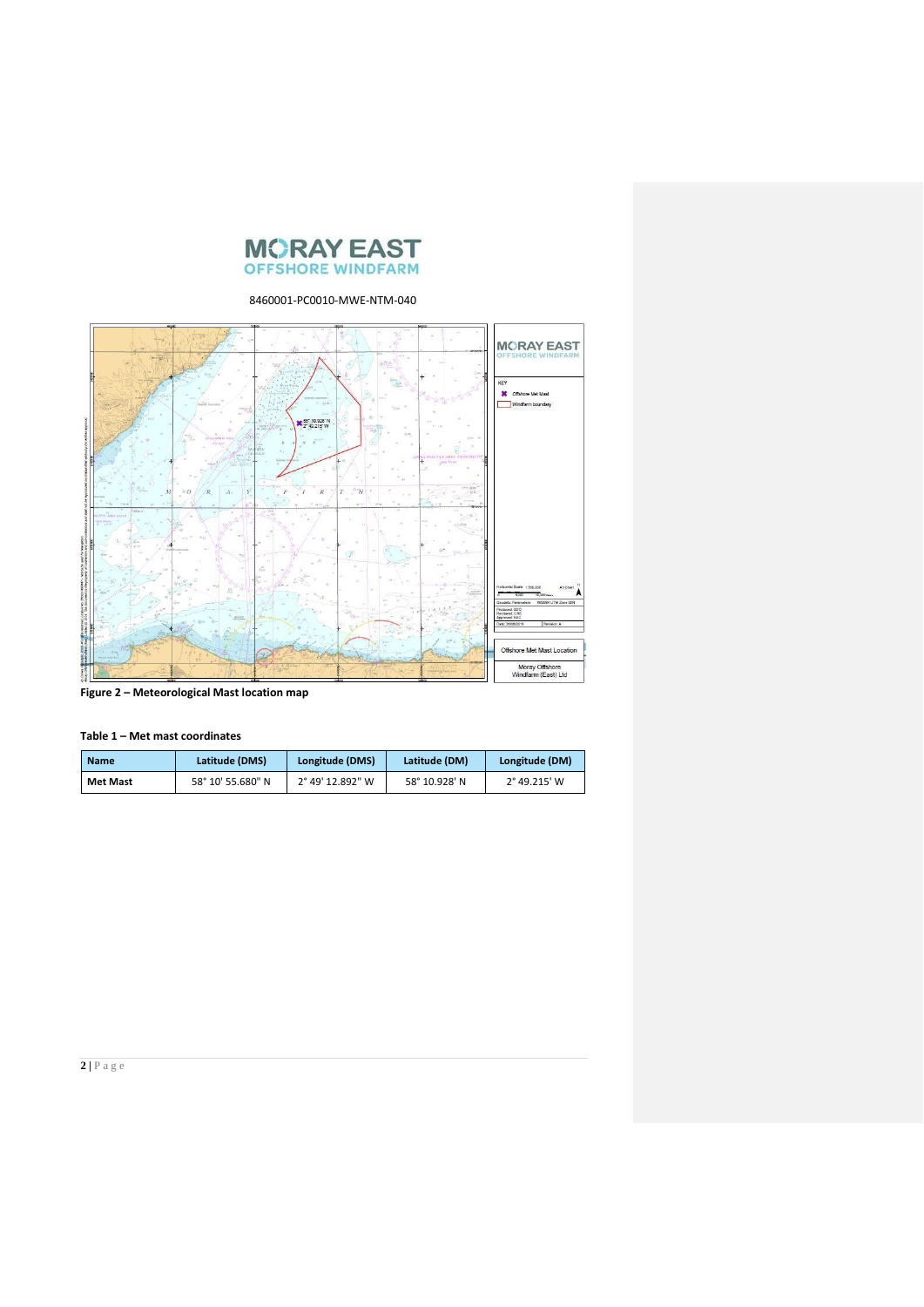

#### **2. Support Vessel Details**

| Windcat <sub>6</sub>                       |                                     |  |  |  |
|--------------------------------------------|-------------------------------------|--|--|--|
| <b>General Description and Dimensions:</b> | Support Vessel                      |  |  |  |
| <b>Call Sign:</b>                          | <b>MXFD</b>                         |  |  |  |
| <b>MMSI:</b>                               | 235057789                           |  |  |  |
| <b>On Board Contact:</b>                   | Master                              |  |  |  |
| <b>Offshore Manager / Party Chief:</b>     | N/A                                 |  |  |  |
| E-mail:                                    | Windcat6@windcatworkboats.com       |  |  |  |
| <b>Onshore Representative:</b>             | Paul Mewse Paul.Mewse@morayeast.com |  |  |  |



#### **3. General Safety Advice**

Users should consider the contents of this NtM when passage planning under the associated requirements of SOLAS V Regulation 34 and continue to complywith COLREGS at all times as a priority. Further guidance to mariners transiting in the vicinity of UK wind farms is provided in MCA Marine Guidance Note 372.

Mariners are requested to navigate with caution, to use all means appropriate to aid safe navigation as defined under COLREGs Rule 7, and keep continued watch on VHF Ch. 16, 87 and 73 when navigating the area.

# **3 |** P a g e